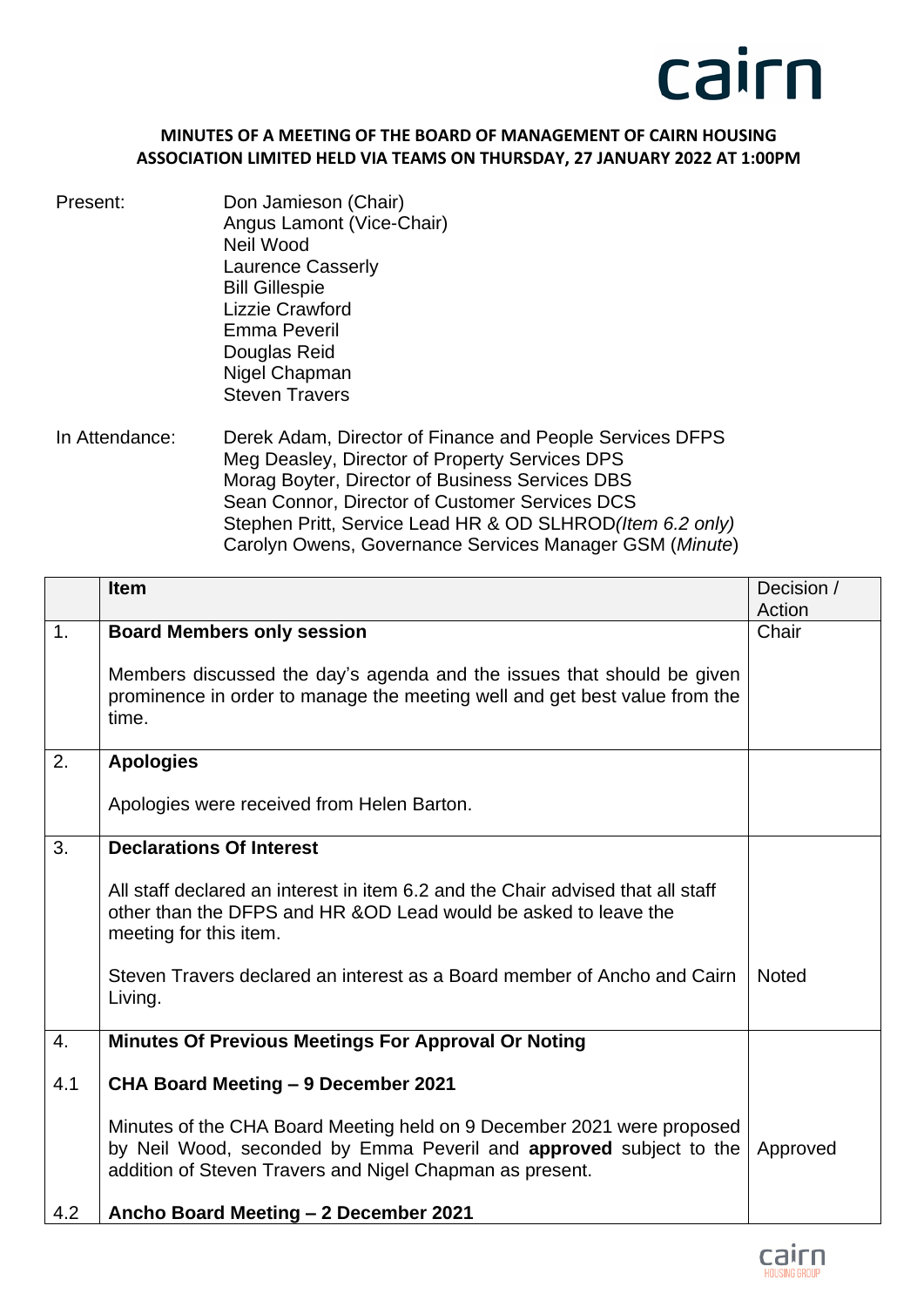|     | Minutes of the Ancho Board Meeting held on 2 December 2021 were noted.<br>Members were advised that Mary Black, Ancho Chair, had resigned.                                                                                                                                                                                                                                                                                                                                                                                                                                                                                                                                                                                                                                                                                                                               | <b>Noted</b>                  |
|-----|--------------------------------------------------------------------------------------------------------------------------------------------------------------------------------------------------------------------------------------------------------------------------------------------------------------------------------------------------------------------------------------------------------------------------------------------------------------------------------------------------------------------------------------------------------------------------------------------------------------------------------------------------------------------------------------------------------------------------------------------------------------------------------------------------------------------------------------------------------------------------|-------------------------------|
| 4.3 | Draft 2021 AGM Minutes - 23 September 2021                                                                                                                                                                                                                                                                                                                                                                                                                                                                                                                                                                                                                                                                                                                                                                                                                               | <b>Noted</b>                  |
|     | The draft 2021 AGM Minutes were noted and would be formally approved at<br>the 2022 AGM. It was clarified that the draft AGM Minute is usually presented<br>to the Board, and it was <b>agreed</b> to present it to December Board meetings in<br>future.                                                                                                                                                                                                                                                                                                                                                                                                                                                                                                                                                                                                                | <b>Action GSM</b>             |
| 5.  | Matters Arising - CHA Minute 9 December 2021                                                                                                                                                                                                                                                                                                                                                                                                                                                                                                                                                                                                                                                                                                                                                                                                                             |                               |
|     | Item 6.1 - Cairn Board Resolution to Receive Pentland Transfer<br>The DBS confirmed the Pentland Integration Plan had been circulated and a<br>further update would be provided under item 7.2 on today's Agenda.                                                                                                                                                                                                                                                                                                                                                                                                                                                                                                                                                                                                                                                        |                               |
|     | Item 8.1 - Boardpacks, Remits And Meetings' Focus<br>The Chair highlighted his understanding that he would be leading a short life<br>working group on Boardpack/remits consisting of Helen Barton, Bill Finlay and<br>Angus Lamont, and that in the intervening times Group CEO had circulated a<br>questionnaire to members. The Chair was unclear whether this had<br>superseded the role of the task group or if it was to gather information to take<br>forward as part of task group discussions. The CEO had also undertaken to<br>bring a paper to the March Board meeting as a result of the members' survey<br>and the Chair asked members for their views. A member expressed that the<br>Minute suggested the Chair had the remit to take the matter forward with the<br>task group. It was <b>agreed</b> that the Chair would discuss further with the CEO. | Agreed<br><b>Action Chair</b> |
|     | Item 7.1 - Ancho Partnership Investment Delivery update<br>The DPS confirmed that the timescale was noted in the Action Tracker (Item<br>12), the intention is that it would form part of the updated Asset Management<br>Strategy presented by October 2022, with individual issues discussed with the<br>Board and AM&DC in the interim period.                                                                                                                                                                                                                                                                                                                                                                                                                                                                                                                        |                               |
|     | The DPS clarified that COP26 referred to anticipated continued changes in<br>legislation and guidance following COP26 discussions, and what local<br>authorities, the government and their agencies will be required to do in the<br>wake of discussions at the COP26 summit. This would inform the discussions<br>as part of the Development sessions of the Board.                                                                                                                                                                                                                                                                                                                                                                                                                                                                                                     |                               |
|     | Item 12.2 - Internal Audit (Confidential)                                                                                                                                                                                                                                                                                                                                                                                                                                                                                                                                                                                                                                                                                                                                                                                                                                |                               |
| 5.1 | <b>Action Tracker</b>                                                                                                                                                                                                                                                                                                                                                                                                                                                                                                                                                                                                                                                                                                                                                                                                                                                    |                               |
|     | None                                                                                                                                                                                                                                                                                                                                                                                                                                                                                                                                                                                                                                                                                                                                                                                                                                                                     |                               |
| 6.  | <b>ITEMS FOR DECISION/APPROVAL</b>                                                                                                                                                                                                                                                                                                                                                                                                                                                                                                                                                                                                                                                                                                                                                                                                                                       |                               |
| 6.1 | Feedback on Rent Increase Consultation and agree Rent Increase                                                                                                                                                                                                                                                                                                                                                                                                                                                                                                                                                                                                                                                                                                                                                                                                           |                               |
|     | The DCS presented the report and gave an overview, highlighting<br>affordability, rising inflation, associated costs increases for tenants and the<br>Association, sector comparison figures which were provided in detail in the<br>Appendices, and confirmed the SHR were content with the proposed rent<br>increase consultation for Lochside tenants which deviates from the previous<br>30 year agreement.                                                                                                                                                                                                                                                                                                                                                                                                                                                          |                               |

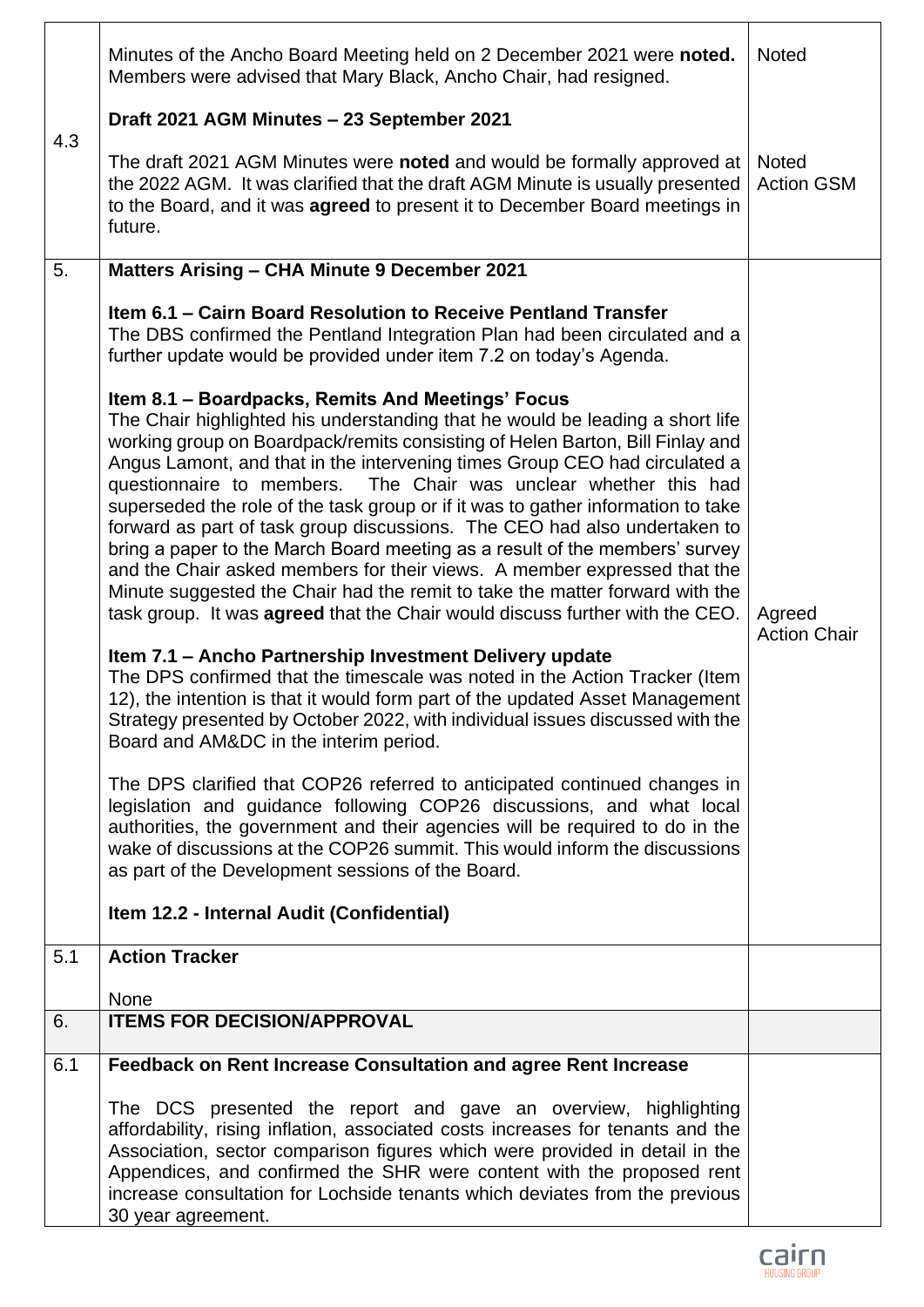|     | In response to members' questions the DCS advised that:<br>on affordability, tenants have access to Welfare Benefits Officers to assist<br>with maximising income and benefits, fuel costs increases had been<br>considered, and 3.6% compared across the sector was a balance as low<br>increase would impact tenants over the longer term and the wider business<br>model.<br>comparison figures in the ARC were based on unit size and were more<br>accurate and favourable to CHA than those provided in the Appendix.                                                                                                                  |                                |
|-----|---------------------------------------------------------------------------------------------------------------------------------------------------------------------------------------------------------------------------------------------------------------------------------------------------------------------------------------------------------------------------------------------------------------------------------------------------------------------------------------------------------------------------------------------------------------------------------------------------------------------------------------------|--------------------------------|
|     | Following due consideration of tenant feedback, Board members noted the<br>contents of the report.                                                                                                                                                                                                                                                                                                                                                                                                                                                                                                                                          | <b>Noted</b>                   |
|     | On the proposal of Douglas Reid, seconded by Neil Wood, the Board:-<br>approved a 3.6% increase for all rents to be applied for 22/23 with an<br>$\bullet$<br>effective date of 1 April 22.<br>approved a 3.6% rent increase for former Communities Scotland<br>$\bullet$<br>(Lochside, Coatbridge) tenancies, subject to tenant consultation based on<br>September CPI, 3.1% plus 0.5% instead of December RPI plus 1%.<br>Customer feedback will be considered and the final decision to proceed is<br>delegated to the Chief Executive and the Chair of the Board.<br>agreed that we formally write to tenants to confirm this increase. | Approved<br>Approved<br>Agreed |
|     | All staff except the DFPS left the meeting. The SLHROD joined the<br>meeting.                                                                                                                                                                                                                                                                                                                                                                                                                                                                                                                                                               |                                |
| 6.2 | Pay & Reward Policy (Confidential)<br>The SLHROD left the meeting. The DPS, DBS, DCS and GSM re-joined the<br>meeting.                                                                                                                                                                                                                                                                                                                                                                                                                                                                                                                      |                                |
| 6.3 | <b>Draft 2022 Budget Assumptions</b>                                                                                                                                                                                                                                                                                                                                                                                                                                                                                                                                                                                                        |                                |
|     | The DFPS presented the report and an overview of its contents, highlighting<br>increases in costs, delays within new build development, general assumptions<br>on rent increases, overheads, efficiencies and Pentland integration as<br>detailed within the report.                                                                                                                                                                                                                                                                                                                                                                        |                                |
|     | The DFPS advised that the final proposed model would be presented to<br>members at the next Board meeting, or beforehand/via video-link should he<br>be on jury service at that time. The model has been shared with the bank and<br>Standards & Poor who undertake our annual credit rating. It meets all financial<br>covenants and allows cash in the bank to be held.                                                                                                                                                                                                                                                                   |                                |
|     | In response to a members' questions:-<br>on the responsive repairs contract tender, the DPS advised that bids had<br>been received which reflected a 20% increase on 2017 prices, and an 8%<br>increase in the number of jobs related to stock increase and wear and tear<br>numbers increasing over the past 18 months. The structure provides<br>flexibility within the contract to reduce non-essential works should it be<br>necessary.                                                                                                                                                                                                 |                                |
|     | on the future rent increase assumptions of $CPI + 1\%$ , the DFPS explained<br>this was for modelling purposes only and would be based on decreased<br>inflation in future years, and confirmed the Board had the ability to change<br>the rent decision each year. Discussion had been held with lenders who<br>were aware of the challenges within the sector.                                                                                                                                                                                                                                                                            |                                |

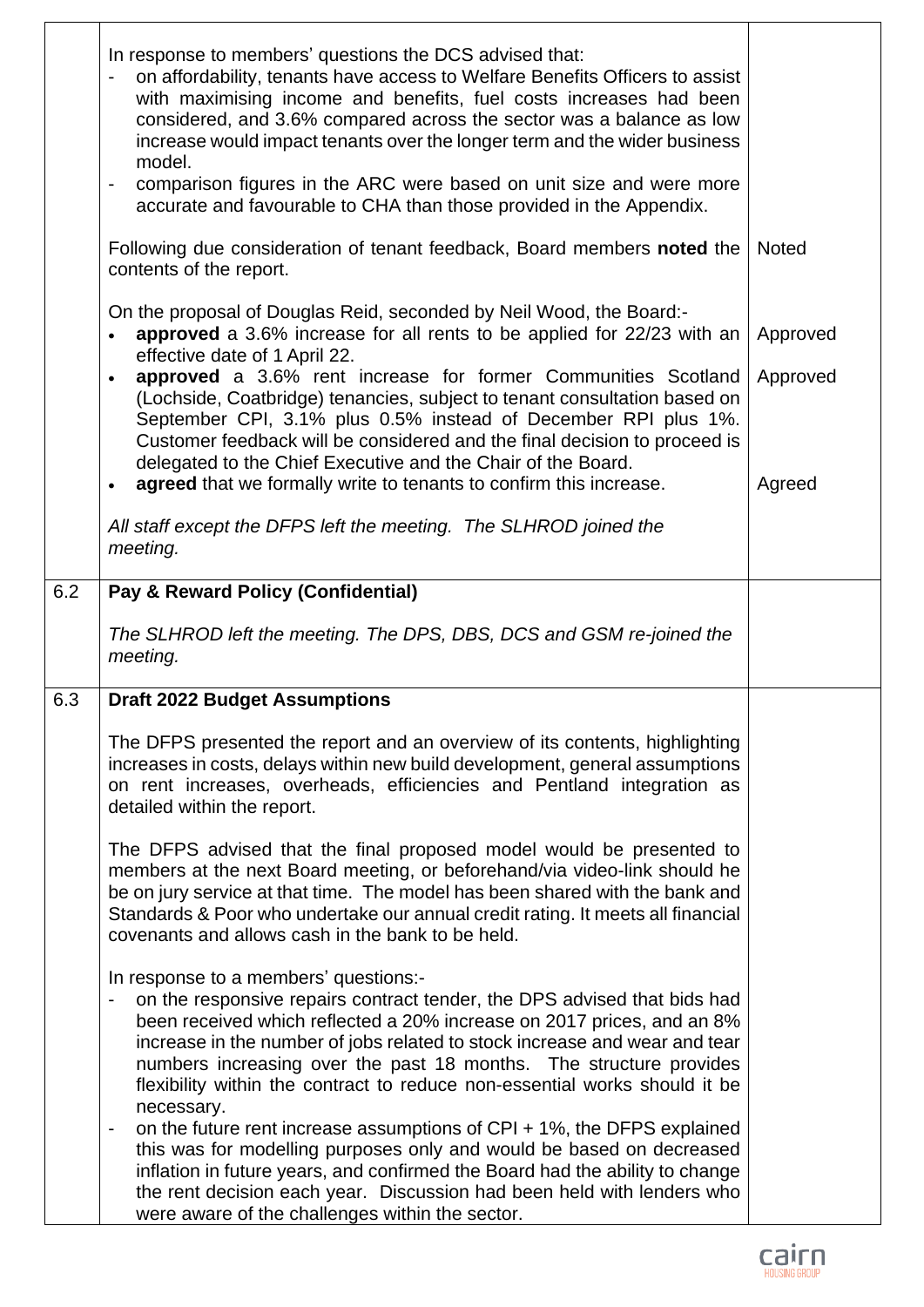|     | on rental income being the main source of income and potential for<br>analysing productivity more, the DFPS responded that as a service<br>industry the KPI's measure productivity through delivery of responsive<br>repairs, planned maintenance, tenancy sustainment, welfare benefit<br>advice and delivering value for money, but agreed that this area could be<br>developed more.<br>On the proposal of Don Jamieson, seconded by Bill Gillespie, the Board<br>approved the proposed draft Budget/Financial Forecast assumptions and<br>agreed that the plan is further developed for final approval at the March 2022<br>Board meeting.                                                                                            | Approved<br>Agreed                                         |
|-----|-------------------------------------------------------------------------------------------------------------------------------------------------------------------------------------------------------------------------------------------------------------------------------------------------------------------------------------------------------------------------------------------------------------------------------------------------------------------------------------------------------------------------------------------------------------------------------------------------------------------------------------------------------------------------------------------------------------------------------------------|------------------------------------------------------------|
| 6.4 | IT Systems Project Group - TOR for approval                                                                                                                                                                                                                                                                                                                                                                                                                                                                                                                                                                                                                                                                                               |                                                            |
|     | Members of the group were confirmed as Lizzie Crawford, Emma Peveril,<br>Steven Travers and Mark Cunningham. The DBS presented the report<br>advising the Terms of Reference had been presented for approval, following<br>which an initial meeting would be held and a detailed project plan would be<br>presented to the March Board meeting. An ICT Digital Manager was currently<br>being recruited, and members were referred to the Budget model for costs.                                                                                                                                                                                                                                                                         |                                                            |
|     | The DBS responded to members' questions on:-<br>current and future costs, that the Group would be delegated to authorise a<br>budget envelope of £500k, however any spend above that amount would<br>be approved by the full Board in line with the Scheme of Delegated<br>Authorities. Further information on capital spend, licensing, and other<br>costs would be provided in the March project report.<br>key weaknesses, expected efficiencies and extent of<br>sector<br>comparisons/learning undertaken, the DBS advised on discussion held<br>with other HA's on lessons learned, etc, and staff involvement in SFHA's<br>Digital Forum.                                                                                          |                                                            |
|     | the new ICT Digital Manager would be responsible for the project, and<br>some wider ICT management.<br>the budget and timescales would be more evident following preliminary<br>scoping of the project, a budget structure, estimated costs, savings and<br>efficiencies would be provided at the next meeting.<br>timescales for the new appointment of ICT Digital Manager and current IT<br>$\overline{\phantom{a}}$<br>resource were acknowledged.<br>Pentland's systems were different, integration including data mapping was<br>$\qquad \qquad \blacksquare$<br>ongoing.<br>It was <b>agreed</b> to amend Decisions in the ToR relating to; a situation with<br>commercial urgency, to be approved by the CEO and the Chair of CHA | Action DBS /<br><b>DFPS</b><br>Agreed<br><b>Action GSM</b> |
|     | Board (or Vice-Chair of CHA Board).<br>Subject to the agreed amendment, the Terms of Reference for the ICT<br>Systems Project Group were proposed by Douglas Reid, seconded by Emma<br>Peveril, and approved.                                                                                                                                                                                                                                                                                                                                                                                                                                                                                                                             | Approved                                                   |
| 6.5 | <b>Meetings, Agendas and Planning</b>                                                                                                                                                                                                                                                                                                                                                                                                                                                                                                                                                                                                                                                                                                     |                                                            |
|     | The item had been covered under matters arising, and the Board had set up<br>a task group. It was <b>agreed</b> that the Chair would discuss further with the<br>Group CEO.                                                                                                                                                                                                                                                                                                                                                                                                                                                                                                                                                               | Agreed                                                     |
| 6.6 | <b>Additional Public Holiday - Queen's Jubilee</b>                                                                                                                                                                                                                                                                                                                                                                                                                                                                                                                                                                                                                                                                                        |                                                            |
|     |                                                                                                                                                                                                                                                                                                                                                                                                                                                                                                                                                                                                                                                                                                                                           |                                                            |

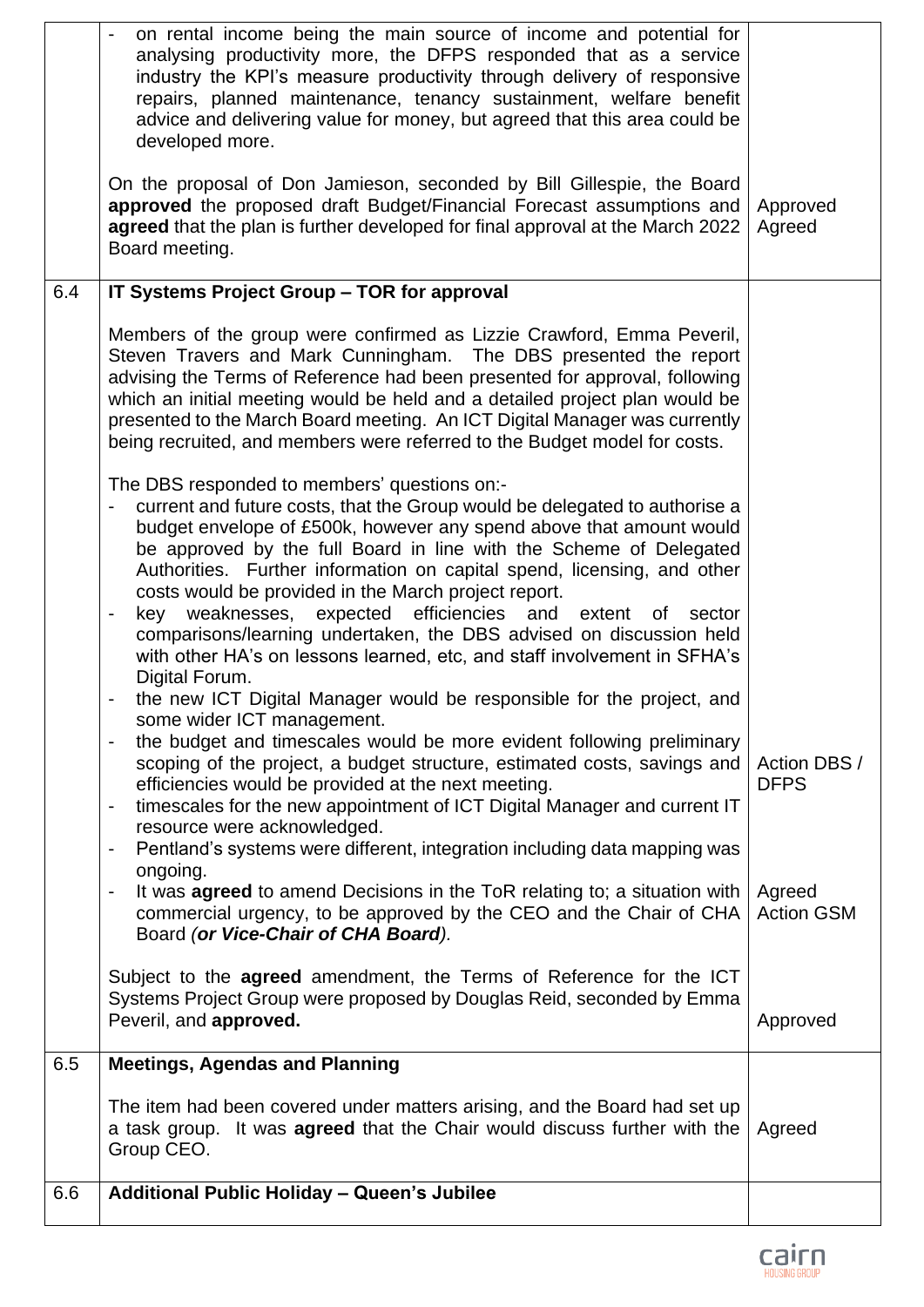|     | The DFPS presented the report advising that the Ancho Board had approved<br>the additional day's public holiday for Ancho staff. Members discussed the<br>implications on KPI's, that the usual out of hours service would cover incoming<br>calls, that other public holidays are added to annual leave and can be taken<br>anytime, that the pay and reward policy agreed 31 days annual leave and 10<br>public holidays, and the benefits to staff morale of granting the additional<br>holiday. |              |
|-----|-----------------------------------------------------------------------------------------------------------------------------------------------------------------------------------------------------------------------------------------------------------------------------------------------------------------------------------------------------------------------------------------------------------------------------------------------------------------------------------------------------|--------------|
|     | At the proposal of Steven Travers, seconded by Douglas Reid, Board<br>approved the award of an additional day's public holiday leave for all Cairn<br>HA employees (pro-rata for part time employees) to be taken on Friday, 3rd<br>June 2022, in addition to current holiday entitlement, to mark the Queen's<br>Jubilee.                                                                                                                                                                          | Approved     |
| 6.7 | <b>Ancho Board Approvals</b>                                                                                                                                                                                                                                                                                                                                                                                                                                                                        |              |
|     | The GSM confirmed that the appointment of the new Ancho Chair, Bill Finlay,<br>and new Ancho Board member Phyllis Rodgers had been approved by CHA<br>Board (as group parent) via email on 21 January 2022. The SHR had been<br>notified of the changes. Nominations were currently being sought for the Vice-<br>Chair position and members would be provided with an update and any<br>requests for approvals in due course.                                                                      |              |
|     | It was <b>agreed</b> that more information would be provided, eg; CV and interview<br>panel, when circulating via email in future.                                                                                                                                                                                                                                                                                                                                                                  | Agreed       |
| 6.8 | <b>Membership Review</b>                                                                                                                                                                                                                                                                                                                                                                                                                                                                            |              |
|     | The GSM presented the report. The Shareholding Membership Register<br>has been updated with five cancellations to reflect notifications received, as<br>detailed in Appendix 1; four members deceased and one member's mail<br>returned.                                                                                                                                                                                                                                                            |              |
|     | The membership review was approved.                                                                                                                                                                                                                                                                                                                                                                                                                                                                 | Approved     |
| 7.  | <b>GROUP UPDATES</b>                                                                                                                                                                                                                                                                                                                                                                                                                                                                                |              |
| 7.1 | Ancho Partnership Investment Delivery update                                                                                                                                                                                                                                                                                                                                                                                                                                                        |              |
|     | The DPS presented the report highlighting; progress on kitchens and<br>environmental works which had been delayed by Covid-19; talks with North<br>Ayrshire Council on Castlepark roads; investigation works on the Riverbank;<br>and that options to complete the door entry systems were still being explored.                                                                                                                                                                                    |              |
|     | The report was noted.                                                                                                                                                                                                                                                                                                                                                                                                                                                                               | <b>Noted</b> |
| 7.2 | <b>Pentland Transfer - Update</b>                                                                                                                                                                                                                                                                                                                                                                                                                                                                   |              |
|     | The DFPS presented the report highlighting team meetings had taken place,<br>IT/housing systems analysis was ongoing, an interim audit with the new<br>auditor would commence mid-February and the transfer was on track for 31<br>March/1 April.                                                                                                                                                                                                                                                   |              |
|     | The report was noted.                                                                                                                                                                                                                                                                                                                                                                                                                                                                               | <b>Noted</b> |
| 8.  | <b>ITEMS FOR DISCUSSION/EARLY VIEWS</b>                                                                                                                                                                                                                                                                                                                                                                                                                                                             |              |

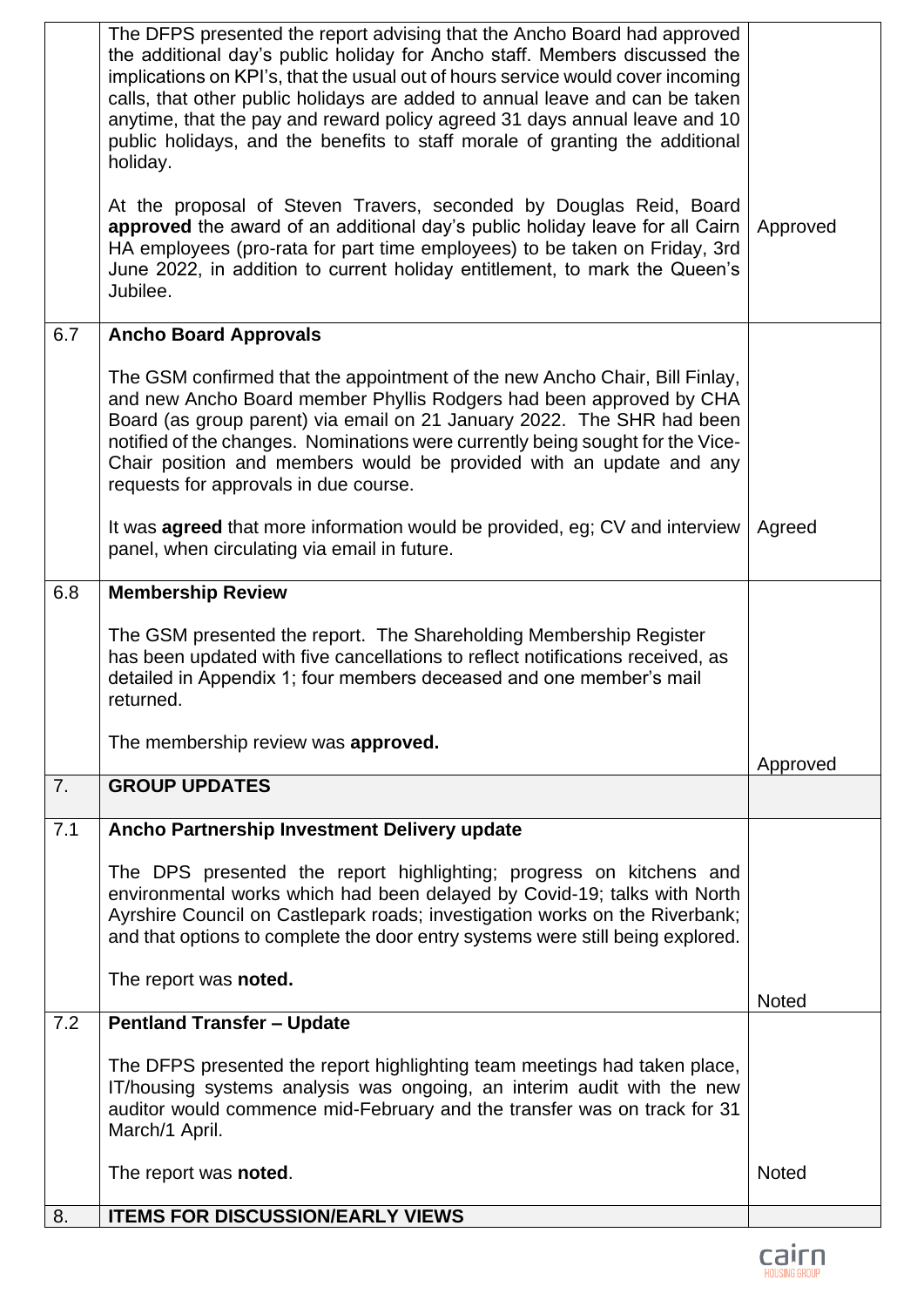| 8.1  | None.                                                                                                                                                                                                                                                                                                                                                                                                                                                                                                                                                              |              |
|------|--------------------------------------------------------------------------------------------------------------------------------------------------------------------------------------------------------------------------------------------------------------------------------------------------------------------------------------------------------------------------------------------------------------------------------------------------------------------------------------------------------------------------------------------------------------------|--------------|
| 9.   | <b>ITEMS FOR NOTING/PROGRESS MONITORING</b>                                                                                                                                                                                                                                                                                                                                                                                                                                                                                                                        |              |
|      |                                                                                                                                                                                                                                                                                                                                                                                                                                                                                                                                                                    |              |
| 9.1  | <b>Development Programme / AMDC Update</b>                                                                                                                                                                                                                                                                                                                                                                                                                                                                                                                         |              |
|      | The DPS presented the report advising that item 1.2 did not need to be<br>approved, and highlighted the amended delivery time of Culbokie to July 2022<br>as detailed in the report. The next AMDC meeting would consider the 2023<br>development plans. Two Morlich Court tenants had now been rehoused and<br>a more detailed report would go to AMDC. The two energy grant offer letters<br>from the Social Housing Net Zero fund were expected shortly, some other<br>applications were in progress and discussions with the Highland Council were<br>ongoing. |              |
|      | The report was noted.                                                                                                                                                                                                                                                                                                                                                                                                                                                                                                                                              | <b>Noted</b> |
| 9.2  | <b>Q3 Management Accounts</b>                                                                                                                                                                                                                                                                                                                                                                                                                                                                                                                                      |              |
|      | The DFPS presented the management accounts, which continued to be<br>favourable against budget, highlighting that some planned maintenance<br>spend may be rolled over to next year. The new Finance Manager is currently<br>working on a new presentation of the management accounts for the next<br>financial year with more graphical analysis and providing a fuller picture of the<br>group's performance.                                                                                                                                                    |              |
|      | In response to a member's question on the service charge review, the DCS<br>advised that as part of the overall customer services review the structure of<br>service charges had been looked at and it was anticipated that an operational<br>plan and consultation with tenants would commence in June. A member<br>commented that tenants should be paying for the services they use in order<br>to prevent other tenants subsidising them.                                                                                                                      |              |
|      | The report was noted.                                                                                                                                                                                                                                                                                                                                                                                                                                                                                                                                              | <b>Noted</b> |
| 9.3  | Q3 CHA KPI's                                                                                                                                                                                                                                                                                                                                                                                                                                                                                                                                                       |              |
|      | The KPI's would be provided in advance of the meetings, the report was<br>noted.                                                                                                                                                                                                                                                                                                                                                                                                                                                                                   | <b>Noted</b> |
| 9.4  | Q3 Ancho KPI's                                                                                                                                                                                                                                                                                                                                                                                                                                                                                                                                                     |              |
|      | The report was noted.                                                                                                                                                                                                                                                                                                                                                                                                                                                                                                                                              | <b>Noted</b> |
| 9.5  | <b>Risk Register and New Risks</b>                                                                                                                                                                                                                                                                                                                                                                                                                                                                                                                                 |              |
|      | The DBS provided a verbal update advising members that a risk appetite<br>report would be presented to the Audit & Performance Committee meeting in<br>February 2022 along with the Risk Register and reported back to the Board in<br>March 2022. The report was noted.                                                                                                                                                                                                                                                                                           | <b>Noted</b> |
| 10.  | <b>GOVERNANCE, REGULATION &amp; CORPORATE</b>                                                                                                                                                                                                                                                                                                                                                                                                                                                                                                                      |              |
| 10.1 | <b>Chairperson's Update Report</b>                                                                                                                                                                                                                                                                                                                                                                                                                                                                                                                                 |              |
|      |                                                                                                                                                                                                                                                                                                                                                                                                                                                                                                                                                                    |              |